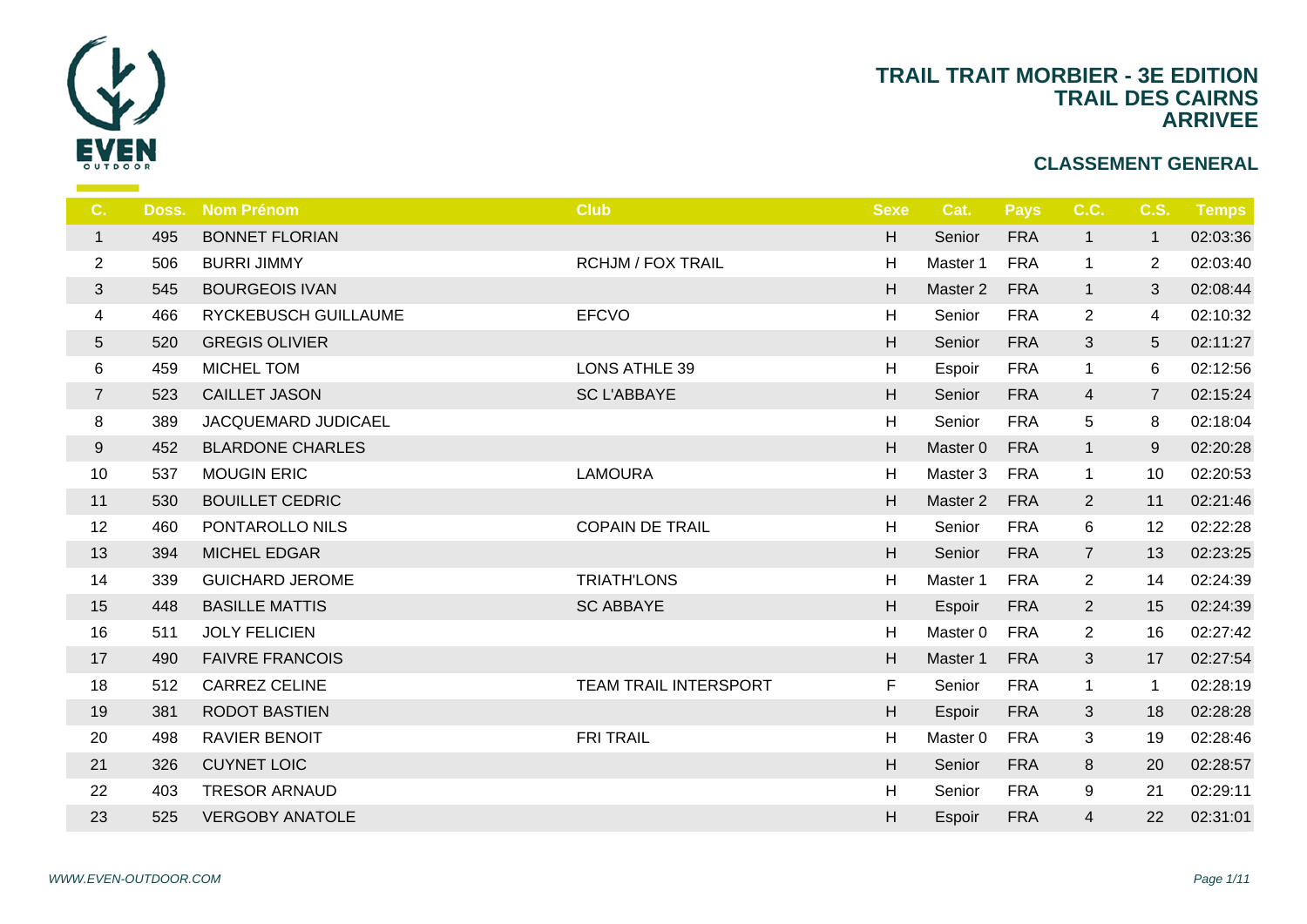

| $C_{1}$ | Doss. | <b>Nom Prénom</b>        | <b>Club</b>           | <b>Sexe</b>               |                |
|---------|-------|--------------------------|-----------------------|---------------------------|----------------|
| 24      | 341   | <b>KREMER JEZABEL</b>    | <b>BERTHIES SPORT</b> | F                         | Ma             |
| 25      | 541   | <b>MUSILLON PAUL</b>     |                       | H                         | S <sub>6</sub> |
| 26      | 544   | <b>CARREZ BORIS</b>      |                       | H                         | $S_{\epsilon}$ |
| 27      | 515   | <b>MAGRIN SAMUEL</b>     |                       | $\boldsymbol{\mathsf{H}}$ | S <sub>6</sub> |
| 28      | 500   | <b>LACROIX SEBASTIEN</b> | NL                    | H                         | Ma             |
| 29      | 440   | <b>JOUHAM NICOLAS</b>    |                       | H                         | S <sub>6</sub> |
| 30      | 413   | DANGUY LAURIC            | RUNNING CONSEIL JURA  | H                         | S <sub>6</sub> |
| 31      | 486   | <b>MICHAUD YANNICK</b>   | <b>ALL JURA TRAIL</b> | H                         | Ma             |
| 32      | 661   | MICHALET PIERRE-OLIVIER  |                       | H                         | S <sub>6</sub> |
| 33      | 405   | <b>ECOIFFIER ARNAUD</b>  | LES COPAINS D'ABORD   | H                         | Ma             |
| 34      | 457   | PRETRE VINCENT           | <b>ASOP</b>           | H                         | S <sub>6</sub> |
| 35      | 346   | LE PRIOL VINCENT         | <b>JURA VERTICAL</b>  | H                         | Ma             |
| 36      | 496   | <b>BUIN MATTEO</b>       |                       | H                         | S <sub>6</sub> |
| 37      | 534   | <b>STOESS JULIEN</b>     |                       | $\boldsymbol{\mathsf{H}}$ | Es             |
| 38      | 505   | <b>DELILLE ARNAUD</b>    |                       | H                         | Ma             |
| 39      | 477   | <b>LEBLANC JULIEN</b>    | <b>ESCARGOTS 21</b>   | H                         | Ma             |
| 40      | 432   | <b>DIGAS ALEXIS</b>      |                       | $\boldsymbol{\mathsf{H}}$ | S <sub>6</sub> |
| 41      | 431   | THIEBAUT PHILIPPE        | DOLE AC               | H                         | Ma             |
| 42      | 470   | DEPROST JEAN-BAPTISTE    | CTM PUB TV            | H                         | Ma             |
| 43      | 331   | DELAITRE ALEXANDRE       |                       | H                         | S <sub>6</sub> |
| 44      | 507   | <b>MENIGOZ BENOIT</b>    |                       | H                         | Ma             |
| 45      | 415   | <b>CRETIN GAETAN</b>     |                       | H                         | S <sub>6</sub> |
|         |       |                          |                       |                           |                |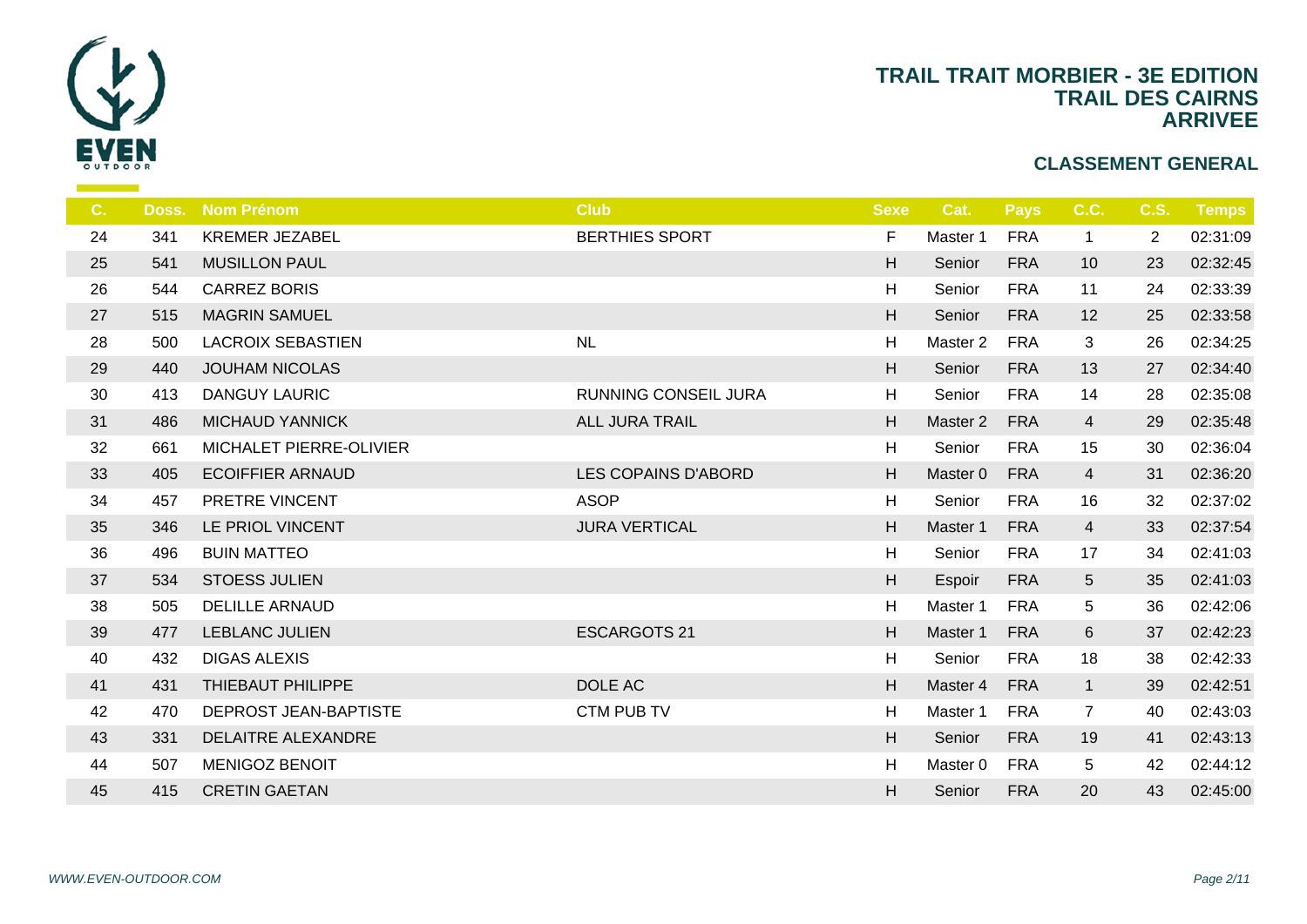

| C. |     | Doss. Nom Prénom         | <b>Club</b>                   | <b>Sexe</b>               | $\overline{\mathbf{C}}$ |
|----|-----|--------------------------|-------------------------------|---------------------------|-------------------------|
| 46 | 517 | <b>GRAPPE MATTHIAS</b>   | SKI CLUB DU GRANDVAUX         | H                         | Es                      |
| 47 | 461 | <b>QUIRICO FLORIAN</b>   | <b>EJCA</b>                   | H                         | S <sub>d</sub>          |
| 48 | 531 | MONNERET ROMAIN          | TRINQUE TON SOMMET            | H                         | S <sub>d</sub>          |
| 49 | 363 | <b>CHARNOZ SEBASTIEN</b> |                               | H                         | Ma                      |
| 50 | 473 | <b>BOS EMILIE</b>        | <b>DIJON UC</b>               | F.                        | Ma                      |
| 51 | 398 | <b>JACQUET ROMAIN</b>    | <b>INTERSPORT LES ROUSSES</b> | H                         | S <sub>6</sub>          |
| 52 | 451 | <b>DARPHIN ARNAUD</b>    | <b>TEAM INTEX FRANCE</b>      | H                         | Ma                      |
| 53 | 502 | <b>AMIOT OLIVIER</b>     | <b>REDWINETEAM</b>            | H                         | Ma                      |
| 54 | 429 | <b>BURTIER SULIVAN</b>   | LES TRAILEURS DU PADEL        | H                         | S <sub>6</sub>          |
| 55 | 374 | <b>FRANCOIS ARNAUD</b>   | <b>LOUHANS ATHLETIC CLUB</b>  | H                         | Ma                      |
| 56 | 445 | <b>FRANTZ KEVIN</b>      | <b>BOIS D'AMONT</b>           | H                         | S <sub>d</sub>          |
| 57 | 458 | PILLOY PAUL              | LTDR39                        | H                         | Ma                      |
| 58 | 367 | POLLONI JULIE            | LTDR39                        | F                         | S <sub>d</sub>          |
| 59 | 540 | <b>GIRARDOT XAVIER</b>   |                               | H                         | Ma                      |
| 60 | 439 | <b>MAIRE DAVID</b>       | <b>TEAM MARCEL PETITE</b>     | H                         | Ma                      |
| 61 | 453 | <b>JOUHAM FRANCK</b>     |                               | H                         | Es                      |
| 62 | 513 | <b>VAILLIER CLEMENCE</b> |                               | F                         | Ma                      |
| 63 | 369 | <b>DEBOT DAVID</b>       | <b>LTDR</b>                   | H                         | Ma                      |
| 64 | 410 | <b>BELOT EMMANUEL</b>    |                               | H                         | Ma                      |
| 65 | 384 | <b>MONCHOIS XAVIER</b>   |                               | H                         | Ma                      |
| 66 | 307 | <b>BALLAY TONY</b>       |                               | $\boldsymbol{\mathsf{H}}$ | Ma                      |
| 67 | 418 | <b>MARILLER BERTRAND</b> |                               | H                         | Ma                      |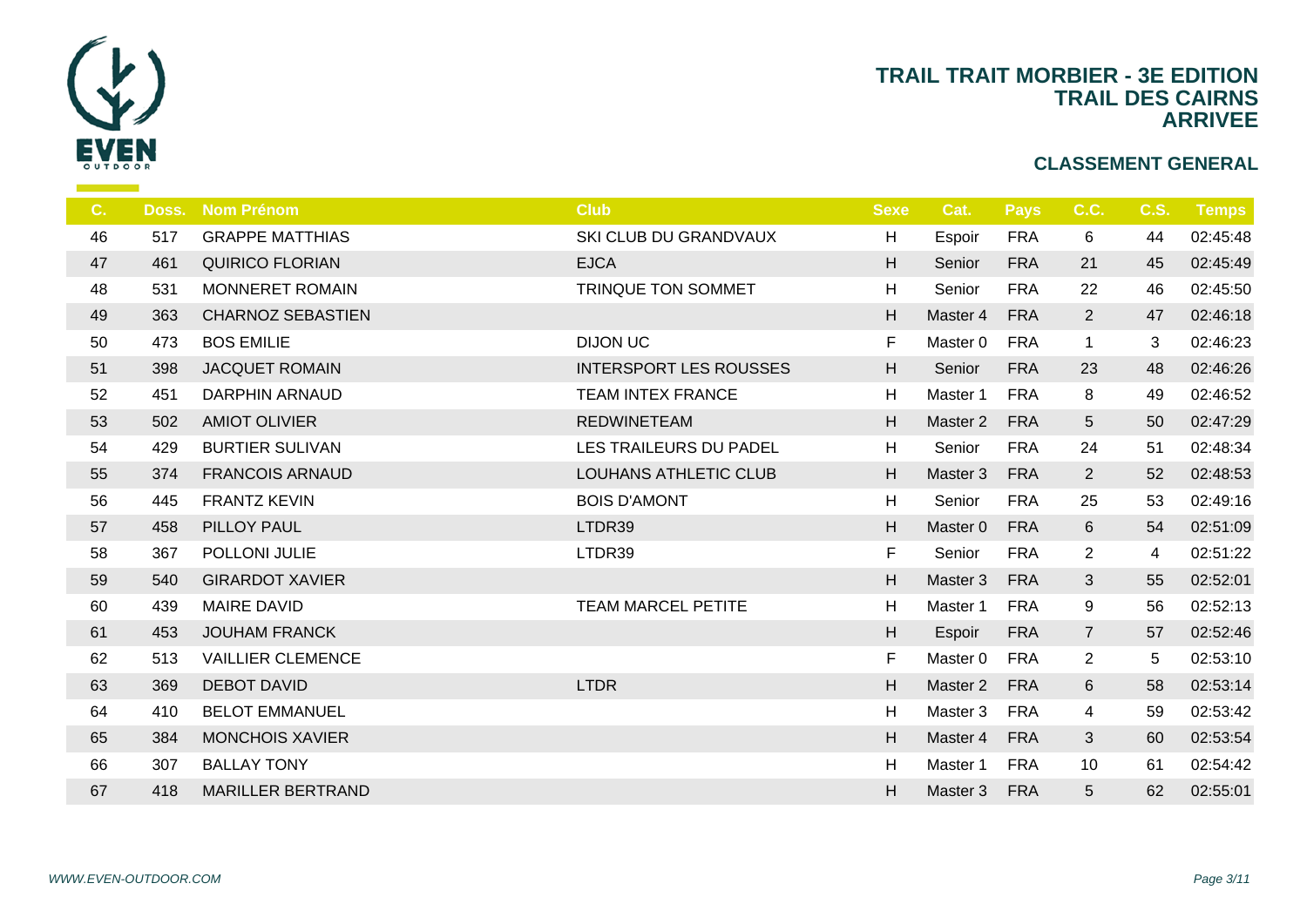

| C. | Doss. | <b>Nom Prénom</b>          | <b>Club</b>                     | <b>Sexe</b> |                |
|----|-------|----------------------------|---------------------------------|-------------|----------------|
| 68 | 476   | <b>JUPILLE SEBASTIEN</b>   | <b>DOLE TRIATHLON</b>           | H           | Ma:            |
| 69 | 437   | <b>BAUDOUX BENOIT</b>      | SKI CLUB DU GRANDVAUX           | H           | Mas            |
| 70 | 524   | <b>BESSONNAT VALENTIN</b>  |                                 | H           | S <sub>6</sub> |
| 71 | 533   | <b>VACELET MANON</b>       |                                 | F           | S <sub>6</sub> |
| 72 | 538   | <b>FERREUX RAPHAEL</b>     | <b>TEAM LA GAUDINE</b>          | H           | Ma             |
| 73 | 481   | <b>DRENO PASCAL</b>        | <b>EABOURG EN BRESSE</b>        | H           | Ma             |
| 74 | 368   | <b>MUSSILLON BENJAMIN</b>  | <b>GAEC DES CHETTONS</b>        | H           | Es             |
| 75 | 357   | <b>TURQUOIS FRANCK</b>     | <b>TRAILEURS VAL'O JURA</b>     | H           | Ma             |
| 76 | 370   | <b>JOUNEAU CHRISTIAN</b>   | <b>JUSKOBOU</b>                 | H           | Ma             |
| 77 | 424   | <b>LOYE ARTHUR</b>         |                                 | H           | S <sub>6</sub> |
| 78 | 361   | PROST MARIE-CHRISTINE      | <b>LONS ATHLE 39</b>            | F           | Ma             |
| 79 | 450   | <b>SEBASTIANI JOCELIN</b>  | <b>TEAM O'RUN</b>               | H           | Mas            |
| 80 | 539   | <b>LAJEANNE LUDOVIC</b>    |                                 | H           | Ma             |
| 81 | 449   | <b>ROUILLE VINCENT</b>     | <b>CROSSFIT LONS LE SAUNIER</b> | $\mathsf H$ | Mas            |
| 82 | 536   | <b>DUGOIS CEDRIC</b>       |                                 | H           | S <sub>d</sub> |
| 83 | 443   | <b>ROBELIN PIERRE</b>      | <b>TEAM COACHING +</b>          | H           | Ma             |
| 84 | 412   | <b>ANTONIOLI DIDIER</b>    |                                 | H           | Ma             |
| 85 | 340   | <b>MANDRILLON STEPHANE</b> | <b>LEMAN RUNNING</b>            | H           | Ma             |
| 86 | 377   | FORTIN JEAN-ETIENNE        |                                 | H           | Ma             |
| 87 | 376   | <b>GADIOLET LUCAS</b>      |                                 | H           | S <sub>6</sub> |
| 88 | 497   | SOULAGE FLORENT            |                                 | H           | Ma             |
| 89 | 526   | <b>MICHELLI MAXIME</b>     |                                 | H           | Mas            |
|    |       |                            |                                 |             |                |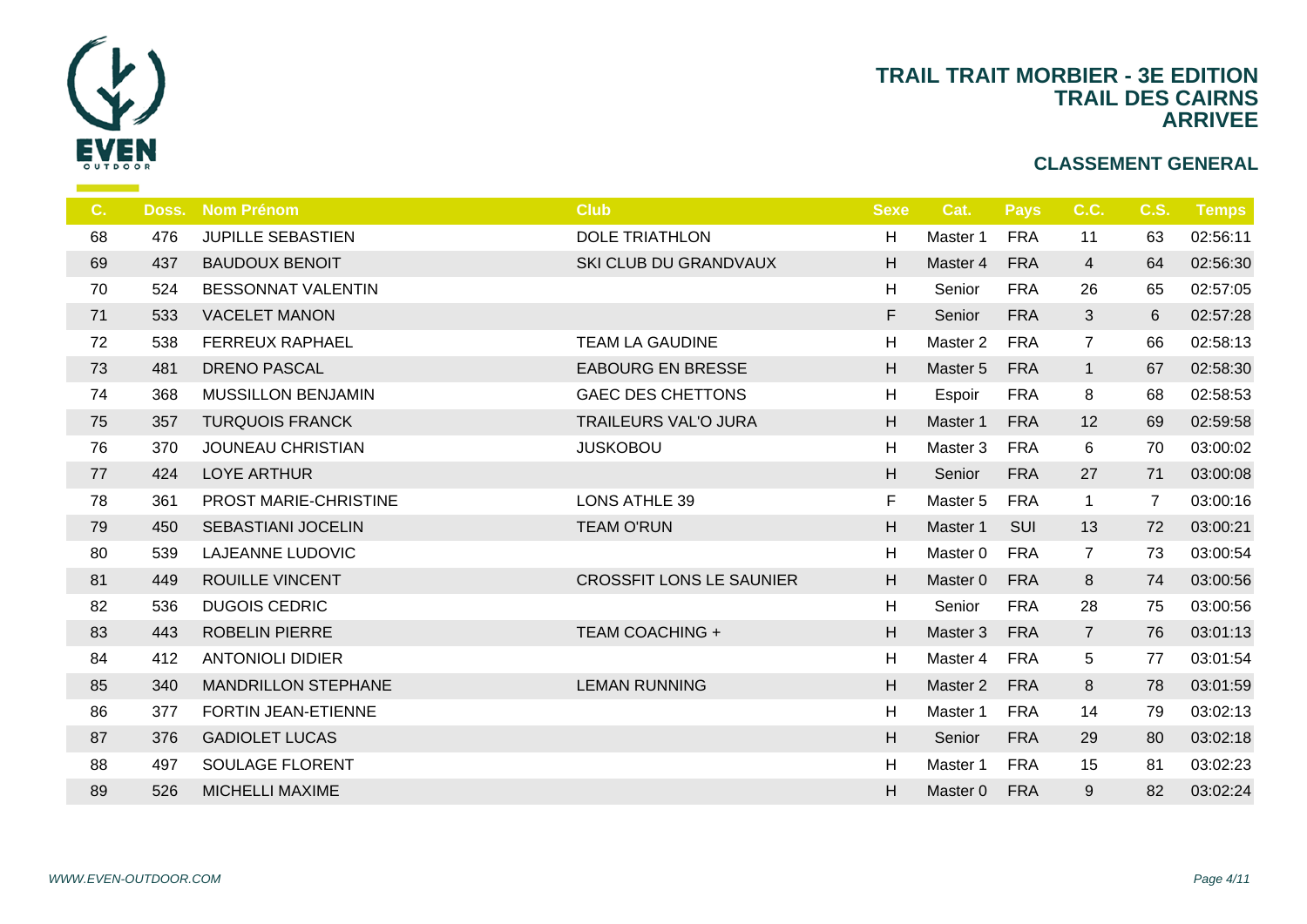

| C.  |     | Doss. Nom Prénom          | <b>Club</b>                | <b>Sexe</b> | $\mathbf C$    |
|-----|-----|---------------------------|----------------------------|-------------|----------------|
| 90  | 462 | <b>LUGAND MICHEL</b>      | <b>TEAM COACHING +</b>     | H           | Ma             |
| 91  | 487 | <b>BAUD MATTHIEU</b>      |                            | H           | Ma             |
| 92  | 535 | <b>GUILLEMOT TRISTAN</b>  | <b>LES PECORES</b>         | H           | Se             |
| 93  | 435 | <b>TONNER JEAN PIERRE</b> | <b>TRAILERS DE L'AIGLE</b> | H           | Ma             |
| 94  | 303 | <b>ANTEL CLAIRE</b>       |                            | F           | Se             |
| 95  | 382 | <b>GILLET JEAN-LUC</b>    | <b>RUN ET SENS</b>         | H           | Ma             |
| 96  | 332 | <b>PALANCHON REMI</b>     |                            | H           | Ma             |
| 97  | 542 | <b>DELACROIX RAPHAEL</b>  |                            | H           | Ma             |
| 98  | 388 | <b>CAREL PERRINE</b>      |                            | F           | Ma             |
| 99  | 373 | <b>GUYOT PHILIPPE</b>     |                            | H           | Ma             |
| 100 | 411 | <b>COLLE FLORENT</b>      |                            | H           | Ma             |
| 101 | 318 | <b>COLLOMBET RAPHAEL</b>  |                            | H           | S <sub>d</sub> |
| 102 | 425 | LOYE EDOUARD              |                            | H           | Ma             |
| 103 | 396 | MATHEZ JEAN-FRANCOIS      | LES TRAILERS DE L'AIGLE    | H           | Ma             |
| 104 | 478 | <b>BRILLANT NICOLAS</b>   | PELOUSEZ COURT TOUT DOUBS  | H           | Ma             |
| 105 | 364 | SAUVONNET JOHAN           |                            | H           | Ma             |
| 106 | 383 | <b>BUHR GUILLAUME</b>     |                            | H           | S <sub>d</sub> |
| 107 | 521 | LASSERTEUX GERARD         | <b>SAVIGNY TRAIL CLUB</b>  | H           | Ma             |
| 108 | 309 | <b>LENZI ADRIAN</b>       |                            | H           | S <sub>d</sub> |
| 109 | 456 | <b>MARTIN HERVE</b>       | <b>TEAM TRAIL JURA</b>     | H           | Ma             |
| 110 | 342 | <b>GUIDET GILETTE</b>     | <b>LONS ATHLE 39</b>       | F           | Ma             |
| 111 | 421 | <b>CURT GUILLAUME</b>     | <b>PADEL</b>               | H           | S <sub>d</sub> |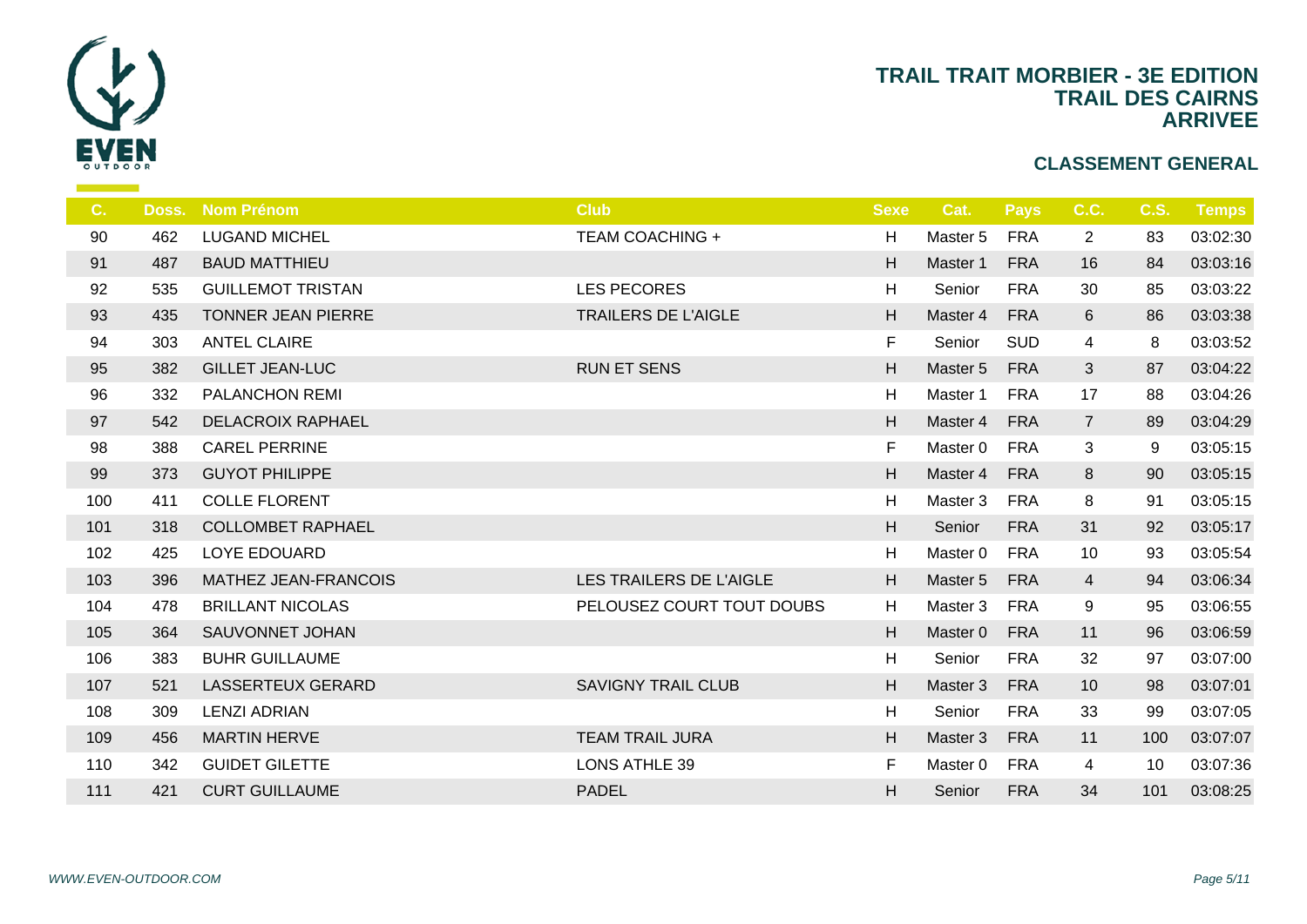

| Doss. | <b>Nom Prénom</b>           | <b>Club</b>                   | <b>Sexe</b> |                |
|-------|-----------------------------|-------------------------------|-------------|----------------|
| 333   | <b>QUINTARD FRANCOIS</b>    |                               | H           | Ma             |
| 419   | <b>TOUATI LAURENT</b>       |                               | H           | Ma             |
| 489   | <b>BOMBOY STEPHANIE</b>     |                               | F.          | Ma             |
| 527   | <b>GOICHOT HERVE</b>        |                               | H           | Ma             |
| 503   | DE PASQUALIN ADRIEN         |                               | H           | Ma             |
| 353   | MITTELETTE ALAIN            | <b>JUSKOBOU</b>               | H           | Ma             |
| 441   | <b>BOURGEOIS JEAN-MARIE</b> | <b>TEAM LA GAUDINE</b>        | H           | Ma             |
| 501   | PERRAD ALIZEE               | <b>COP'AIN DE TRAIL</b>       | F           | S <sub>6</sub> |
| 416   | <b>CLEMENT MARIE</b>        |                               | F           | $S_{\epsilon}$ |
| 315   | <b>ICHER GAEL</b>           | <b>ASPTT BESANCON</b>         | H.          | $S_6$          |
| 529   | DE SOUSA CARLO              | THE FUNKY HOMOSAPIEN          | H           | Ma             |
| 469   | <b>VACELET BENJAMIN</b>     | <b>RUN FOR BEER</b>           | H           | Ma             |
| 504   | <b>BENOIT MAXIME</b>        |                               | H           | Ma             |
| 356   | <b>BUFFET LUDOVIC</b>       |                               | H           | S <sub>6</sub> |
| 354   | DEFFRADAS PIERRE-ALEXANDRE  |                               | H           | Ma             |
| 355   | DEFFRADAS VANESSA           |                               | F           | Ma             |
| 518   | <b>PINCEMIN SAMUEL</b>      |                               | H           | Ma             |
| 480   | <b>FRACHEBOIS ALAIN</b>     | <b>TEAM COACHING +</b>        | H           | Ma             |
| 438   | <b>JOUSLIN PHILIPPE</b>     | <b>RUN ET SENS</b>            | H           | Ma             |
| 467   | <b>SELLENET CEDRIC</b>      | LES RUNNERS DU RAIL DIJONNAIS | H           | Ma             |
| 474   | <b>BELOT VIRGINIE</b>       |                               | F           | $S_{\epsilon}$ |
| 444   | <b>SEREAUD PHILIPPE</b>     |                               | H           | Ma             |
|       |                             |                               |             |                |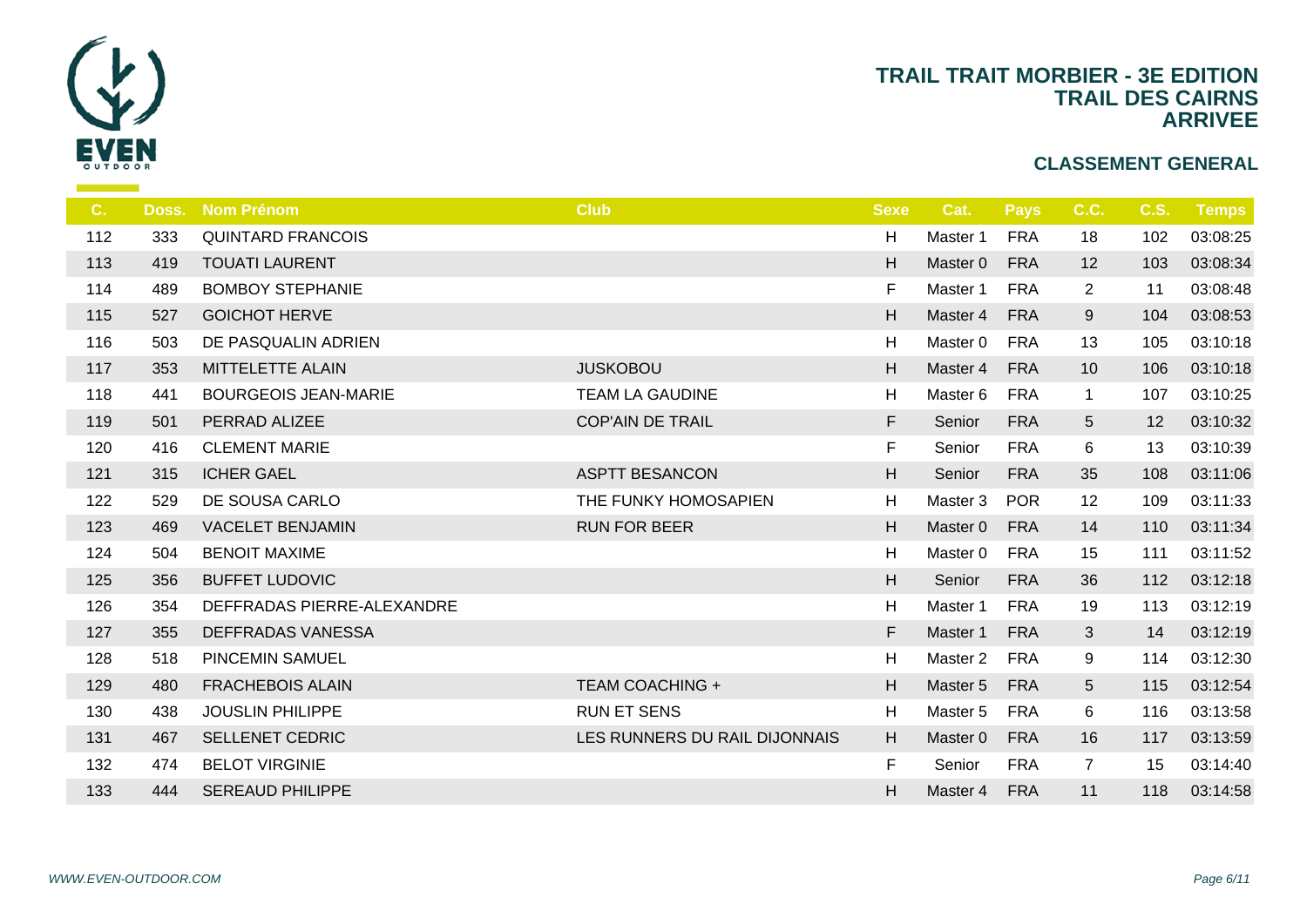

| C.  | Doss. | <b>Nom Prénom</b>            | <b>Club</b>              | <b>Sexe</b>               |                |
|-----|-------|------------------------------|--------------------------|---------------------------|----------------|
| 134 | 446   | PONCET ALEXANDRE             |                          | H                         | $S_6$          |
| 135 | 379   | <b>BRUAND MATTHIEU</b>       |                          | H                         | S <sub>6</sub> |
| 136 | 366   | <b>PUYFAGES CYRILLE</b>      |                          | H                         | Ma             |
| 137 | 417   | <b>CRETIN-MAITENAZ HENRI</b> |                          | H                         | S <sub>6</sub> |
| 138 | 428   | <b>BOURGINE PHILIPPE</b>     |                          | H                         | Ma             |
| 139 | 328   | <b>BERNARD CHRISTINE</b>     | RAL BOXE LONS            | F                         | Ma             |
| 140 | 375   | <b>GUILLAUMARD DAVID</b>     |                          | H                         | Ma             |
| 141 | 482   | DRENO CELINE                 | <b>EABOURG EN BRESSE</b> | F                         | Ma             |
| 142 | 321   | <b>BARRE LIONEL</b>          | <b>JURA VERTICAL</b>     | H                         | Ma             |
| 143 | 385   | <b>LOYSEAU DAVID</b>         |                          | H.                        | S <sub>6</sub> |
| 144 | 433   | <b>CRETET BAPTISTE</b>       |                          | H                         | $S_{\epsilon}$ |
| 145 | 434   | <b>RIZZI MANON</b>           |                          | F                         | S <sub>6</sub> |
| 146 | 320   | <b>BARRE LAURE</b>           | <b>JURA VERTICAL</b>     | F.                        | Ma             |
| 147 | 359   | PICHERY MIKAEL               | <b>JURA-CIRQUE</b>       | $\boldsymbol{\mathsf{H}}$ | S <sub>6</sub> |
| 148 | 395   | <b>JOLY VICTORIA</b>         |                          | F.                        | $S_{\epsilon}$ |
| 149 | 336   | <b>BOUR ARNAUD</b>           | <b>JURACIRQUE</b>        | H                         | Ma             |
| 150 | 362   | LECOULTRE JEAN-FRANCOIS      |                          | H                         | Ma             |
| 151 | 391   | <b>CROS FERREOL MELODIE</b>  |                          | F                         | S <sub>6</sub> |
| 152 | 447   | <b>RENAUD GUILLAUME</b>      |                          | H                         | Ma             |
| 153 | 499   | <b>SAUBIN ANNABELLE</b>      | COACHING +               | F.                        | Ma             |
| 154 | 488   | <b>GOUY ALEXANDRE</b>        |                          | H                         | Ma             |
| 155 | 409   | <b>CACERES MARIE</b>         |                          | F                         | Ma             |
|     |       |                              |                          |                           |                |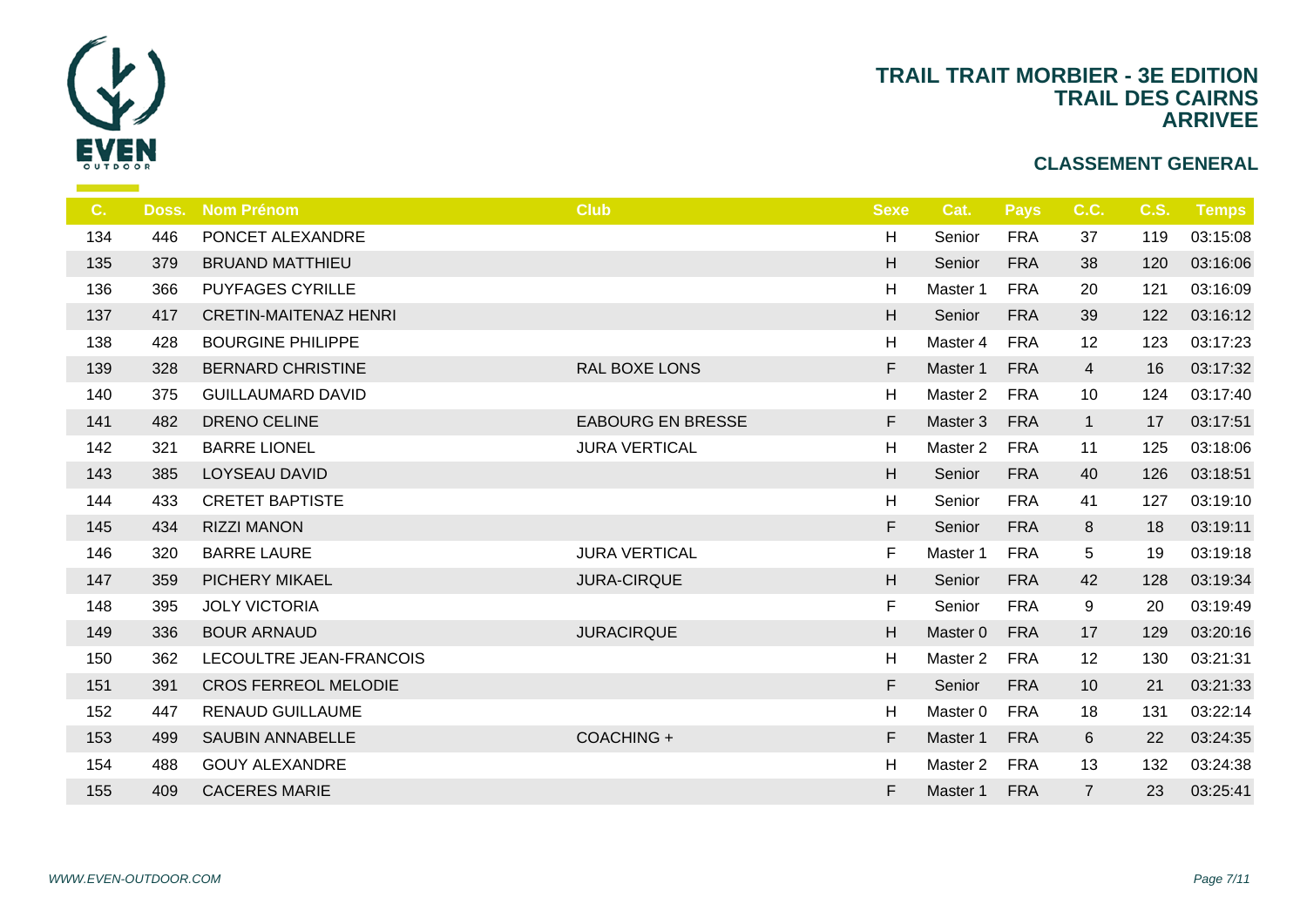

| C.  | Doss. | <b>Nom Prénom</b>          | <b>Club</b>                 | <b>Sexe</b> | -C             |
|-----|-------|----------------------------|-----------------------------|-------------|----------------|
| 156 | 406   | <b>BESANCENET KARINE</b>   |                             | F           | Ma             |
| 157 | 468   | <b>TAPONARD SIMON</b>      | ND <sub>2</sub> BR          | H           | S <sub>d</sub> |
| 158 | 463   | RAVEAU PATRICK             |                             | H           | Ma             |
| 159 | 543   | <b>SUHONEN MATILDA</b>     |                             | F           | S <sub>d</sub> |
| 160 | 442   | <b>FERREUX ELISABETH</b>   | <b>TEAM LA GAUDINE</b>      | F           | Ma             |
| 161 | 528   | <b>LAMPERT SOPHIE</b>      |                             | F           | S <sub>6</sub> |
| 162 | 508   | JACQUESON CYRIL            | <b>TRAILEURS VAL'O JURA</b> | H           | Ma             |
| 163 | 514   | PANCHOUT AMELIE            | FREE RUN CUISEAUX           | F           | Ma             |
| 164 | 430   | <b>NUGIER ADRIEN</b>       | <b>VIRIAT MARATHON</b>      | H           | S <sub>6</sub> |
| 165 | 475   | <b>BOURDIN JULIETTE</b>    |                             | F           | S <sub>6</sub> |
| 166 | 455   | DAUVERGNE THOMAS           |                             | H           | Ma             |
| 167 | 344   | <b>ESCOFFIER ERIC</b>      | <b>ROUGEMONT LOISIRS</b>    | H           | Ma             |
| 168 | 484   | <b>HUMBERT LUCIE</b>       |                             | F.          | Ma             |
| 169 | 387   | DALLOZ JEROME              |                             | H           | Mas            |
| 170 | 348   | MITTELETTE FLORIAN         | <b>JUSKOBOU</b>             | H           | S <sub>6</sub> |
| 171 | 399   | <b>ADMONT BENJAMIN</b>     | <b>TRAILER DES ROCHES</b>   | H           | Ma             |
| 172 | 323   | <b>MAITROT MARIE-LAURE</b> |                             | F           | Ma             |
| 173 | 510   | <b>CRETIN LAURE</b>        |                             | F           | Ma             |
| 174 | 493   | PERNET MELANIE             |                             | F.          | S <sub>6</sub> |
| 175 | 343   | <b>GOUDOT FLORENCE</b>     | <b>JURA VERTICAL</b>        | F           | Mas            |
| 176 | 305   | PARJADIS STEPHEN           |                             | H           | Ma             |
| 177 | 532   | <b>BRONNER ANNE</b>        |                             | F           | Mas            |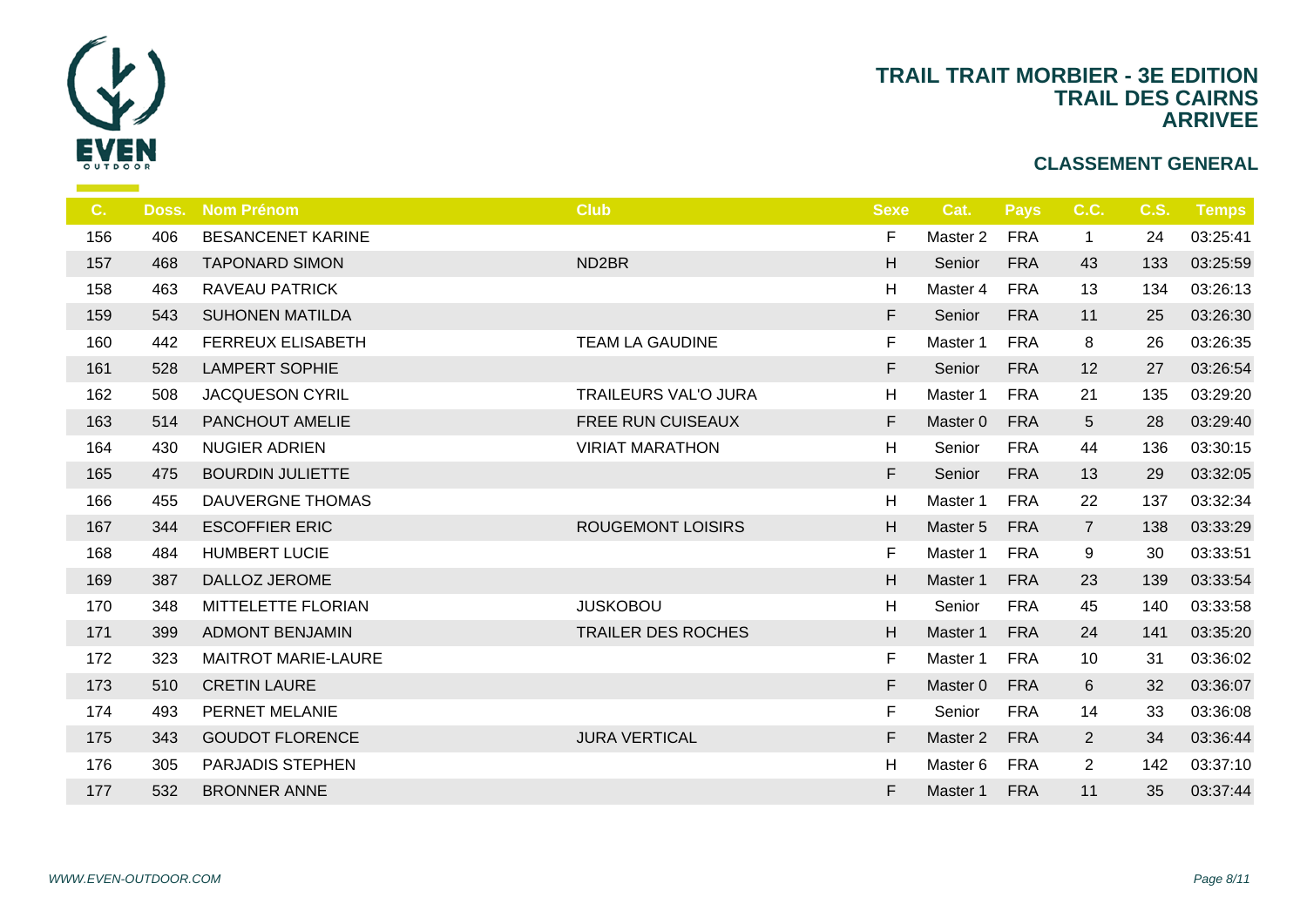

| $C_{\cdot}$ | Doss. | <b>Nom Prénom</b>            | <b>Club</b>            | <b>Sexe</b> |                |
|-------------|-------|------------------------------|------------------------|-------------|----------------|
| 178         | 351   | <b>CONRAD FABIENNE</b>       |                        | F           | Ma             |
| 179         | 483   | <b>VERDENET ESTELLE</b>      |                        | F           | Ma             |
| 180         | 472   | <b>TROSSAT SEBASTIEN</b>     | <b>ABBAYE SKI CLUB</b> | H           | Ma             |
| 181         | 464   | MONNET SOPHIE                |                        | F           | Ma             |
| 182         | 427   | PROT THIERRY                 |                        | H           | Ma             |
| 183         | 426   | <b>MAHE CELINE</b>           | <b>USAC</b>            | F           | S <sub>6</sub> |
| 184         | 479   | <b>BRILLANT HELENE</b>       | <b>BAC</b>             | F.          | Ma             |
| 185         | 390   | <b>BOUVIER GUILLAUME</b>     |                        | H           | Ma             |
| 186         | 386   | <b>DANEL YOANN</b>           |                        | H           | Ma             |
| 187         | 423   | <b>DANEL QUENTIN</b>         |                        | H           | S <sub>6</sub> |
| 188         | 300   | JOLY JODIE                   |                        | F           | Es             |
| 189         | 401   | CHARVET MONTESINOS STEPHANIE |                        | F.          | Ma             |
| 190         | 338   | <b>NICOL PATRICE</b>         | <b>JURACIRQUE</b>      | H           | Ma             |
| 191         | 352   | <b>CONRAD PATRICK</b>        |                        | H           | Ma             |
| 192         | 494   | <b>LECOANET AURELIE</b>      |                        | F           | Ma             |
| 193         | 360   | <b>CARY LAURENT</b>          | <b>TEAM COACHING+</b>  | H           | Ma             |
| 194         | 329   | ARNOULD JEAN-FRANCOIS        |                        | H           | Ma             |
| 195         | 334   | <b>BEGNY CAROLINE</b>        | <b>FOX TRAIL</b>       | F           | Ma             |
| 196         | 302   | <b>MERMET THIERRY</b>        |                        | H           | Ma             |
| 197         | 365   | <b>KOZJEK ANTONY</b>         |                        | H           | Ma             |
| 198         | 319   | <b>DERVAUX CECILE</b>        | <b>CTNI</b>            | F           | Ma             |
| 199         | 301   | <b>COTTIN ADRIEN</b>         |                        | H           | Es             |
|             |       |                              |                        |             |                |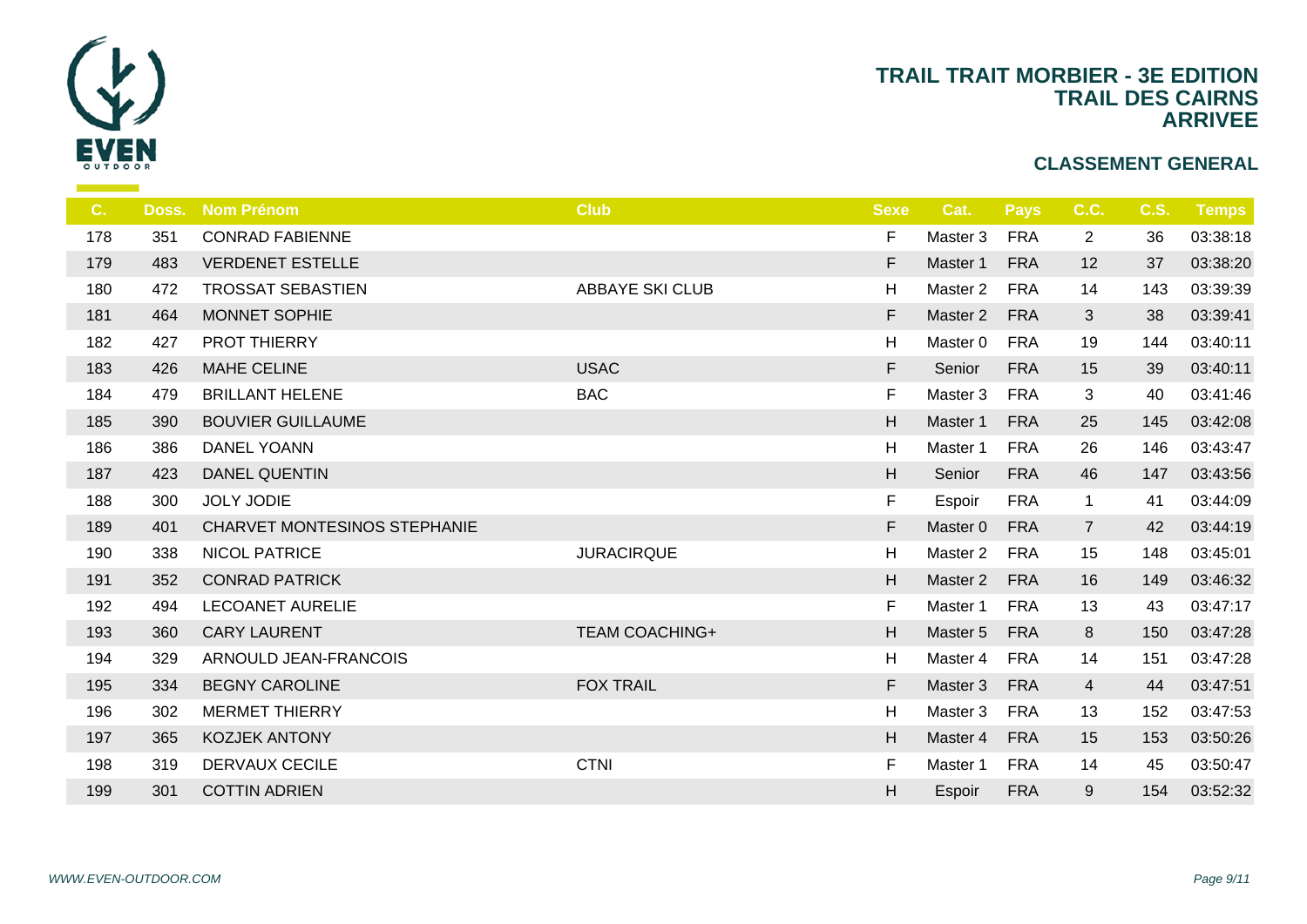

| C.  | Doss. | <b>Nom Prénom</b>         | <b>Club</b>                 | <b>Sexe</b> | -C             |
|-----|-------|---------------------------|-----------------------------|-------------|----------------|
| 200 | 304   | <b>ARNAUD PATRICK</b>     |                             | H           | Ma             |
| 201 | 491   | SIGHI DOROTHEE            | <b>ALL JURA TRAIL</b>       | F           | Ma             |
| 202 | 392   | <b>COLLET DELPHINE</b>    | <b>CAC 39</b>               | F           | Ma             |
| 203 | 337   | <b>CANSOULINE LAURE</b>   |                             | F           | S <sub>6</sub> |
| 204 | 310   | <b>MISHAEL MISHAEL</b>    |                             | H           | Ma             |
| 205 | 372   | <b>DESBREE JEREMY</b>     | <b>ESCARGOTS 21</b>         | H           | Ma             |
| 206 | 358   | <b>TURLIN NICOLAS</b>     | <b>JURALACS</b>             | H           | Ma             |
| 207 | 393   | <b>JOUX NATHALIE</b>      | TROLLSPORTS RUNNING         | F.          | Ma             |
| 208 | 378   | DE SMET SIMON             |                             | H           | Ma             |
| 209 | 345   | <b>LEROY VALERIE</b>      |                             | F           | Ma             |
| 210 | 335   | <b>BOUDOT MARTINE</b>     |                             | F           | Ma             |
| 211 | 380   | <b>SIKORA ANAIS</b>       | <b>FORREST DOGS</b>         | F           | S <sub>6</sub> |
| 212 | 324   | <b>LORGE AURELIE</b>      | <b>JURA VERTICAL</b>        | F.          | Ma             |
| 213 | 471   | NOBLOT LAURA              |                             | F.          | S <sub>d</sub> |
| 214 | 350   | LEREGLE JEAN LUC          |                             | H           | Ma             |
| 215 | 371   | POIRMEUR LAURENT          | <b>ALL JURA TRAIL</b>       | H           | Ma             |
| 216 | 404   | PLUMECOCQ BAPTISTE        | <b>LES PLUMES</b>           | H           | S <sub>d</sub> |
| 217 | 492   | <b>BATAILLE SYLVIE</b>    |                             | F           | Ma             |
| 218 | 314   | <b>DECHARRIERE MARION</b> |                             | F           | Ma             |
| 219 | 465   | <b>BUNOD SANDRINE</b>     |                             | F           | Ma             |
| 220 | 322   | <b>SEYSSEL CORALIE</b>    | ALL TRAIL JURA              | F           | Ma             |
| 221 | 408   | <b>REYBIER VIRGINIE</b>   | <b>TRAILEURS VAL'O JURA</b> | F.          | Ma             |